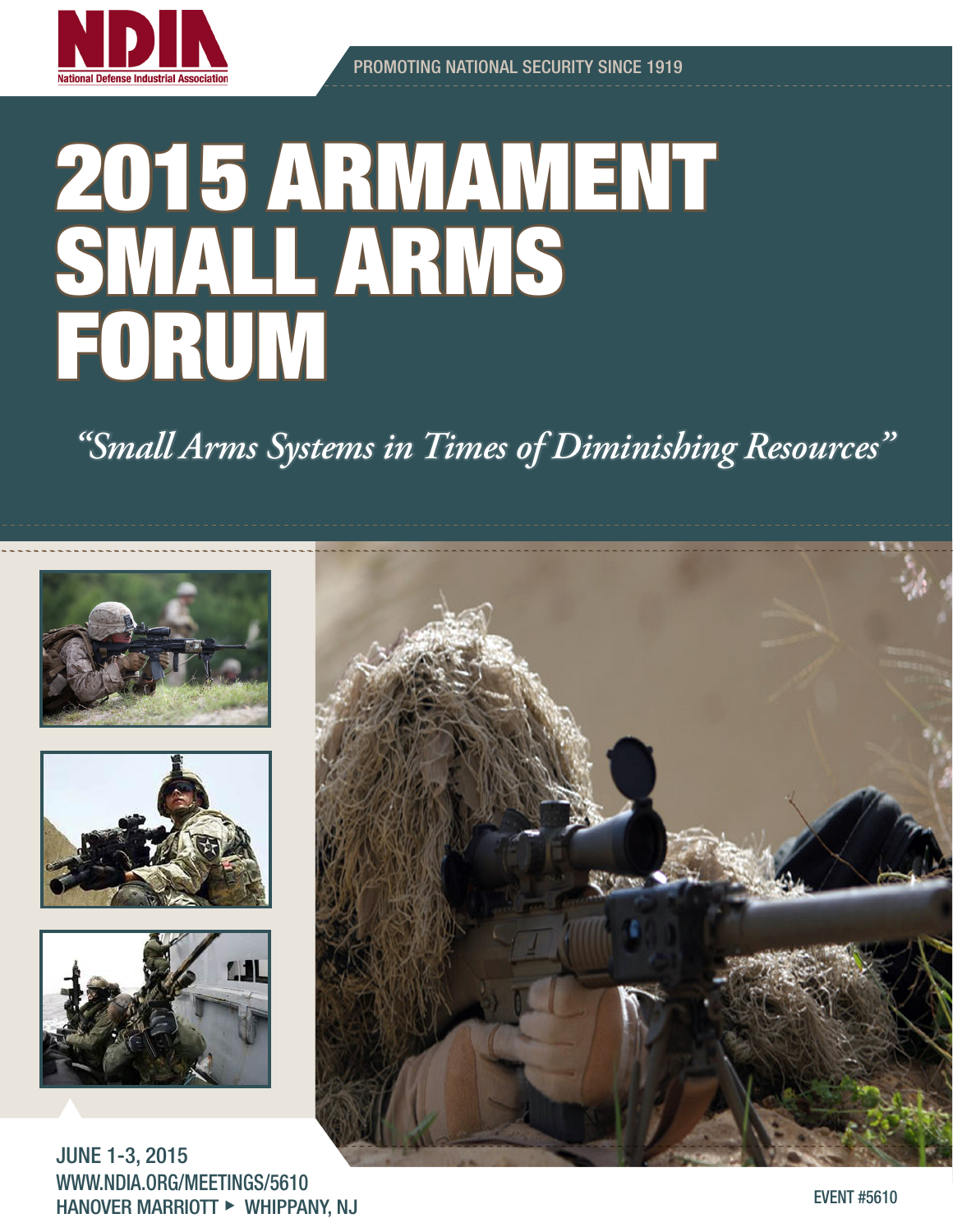## **MONDAY, JUNE 1, 2015**

12:00 PM - 4:45 PM Registration Open and Displayer/Poster Move-in

1:00 PM - 4:45 PM Tutorial Sessions

| <b>Tutorials</b>  |                                                                                                               |
|-------------------|---------------------------------------------------------------------------------------------------------------|
| 1:00 PM - 2:45 PM | 2015 ITAR Update and Introduction to Basics<br>Mr. Jason Wong, Firearms Law Group                             |
| 3:00 PM - 4:45 PM | Manufacturing Readiness Assessments of Technology Development Projects<br>Mr. Jordan Masters, U.S. Army ARDEC |

## **TUESDAY, JUNE 2, 2015**

| 7:00 AM - 7:00 PM   | <b>Registration Open</b>                                                                                                                                                                                                                                                                                                                   |
|---------------------|--------------------------------------------------------------------------------------------------------------------------------------------------------------------------------------------------------------------------------------------------------------------------------------------------------------------------------------------|
| 7:00 AM - 7:55 AM   | <b>Networking Breakfast</b>                                                                                                                                                                                                                                                                                                                |
| 7:55 AM - 8:05 AM   | <b>Opening Remarks</b><br>Mr. Dave Broden, President, Broden Resource Solutions, LLC; NDIA Armaments<br>Division Chair<br>Mr. Brian Berger, Vice President, Business Development - U.S. Programs, General<br>$\blacktriangleright$<br>Dynamics OTS - Canada; NDIA Small Arms Committee Chair                                               |
| 8:05 AM - 8:10 AM   | <b>Welcome</b><br>Mr. John Hedderich, III, Director, RDECOM ARDEC<br>▶                                                                                                                                                                                                                                                                     |
| 8:10 AM - 8:45 AM   | <b>Keynote Speaker</b><br>BG Brian Cummings, USA, Program Executive Officer, Program Executive<br>Office Soldier                                                                                                                                                                                                                           |
| 8:45 AM - 9:00 AM   | <b>NDIA Policy Overview</b><br>Mr. Will Goodman, Vice President, Policy, NDIA<br>$\blacktriangleright$                                                                                                                                                                                                                                     |
| 9:00 AM - 9:20 AM   | <b>Gun Trouble</b><br>MG Bob Scales, USA (Ret)                                                                                                                                                                                                                                                                                             |
| 9:20 AM - 10:00 AM  | The Department of Defense Weapons and Ammunition Legal Review Program:<br><b>Four Decades of Experience (17423)</b><br>Mr. Hays Parks, Former Senior Associate Deputy General Counsel, Office of General<br>▶<br>Counsel, DoD                                                                                                              |
| 10:00 AM - 10:30 AM | <b>Networking Break</b>                                                                                                                                                                                                                                                                                                                    |
| 10:30 AM - 11:15 AM | <b>Session I: PM Maneuver Ammunition Systems</b><br>Session Chair: COL Moises Gutierrez, USA, PM MAS<br>COL Moises Gutierrez, USA, PM MAS<br>▶<br>Mr. Bill Sanville, Deputy Project Manager, PM MAS<br>▶<br>LTC John Todd Masternak, USA, Deputy Project Manager, PM MAS<br>▶<br>Mr. John Amick, PM MAS<br>▶<br>Mr. Matt Walker, MCoE<br>▶ |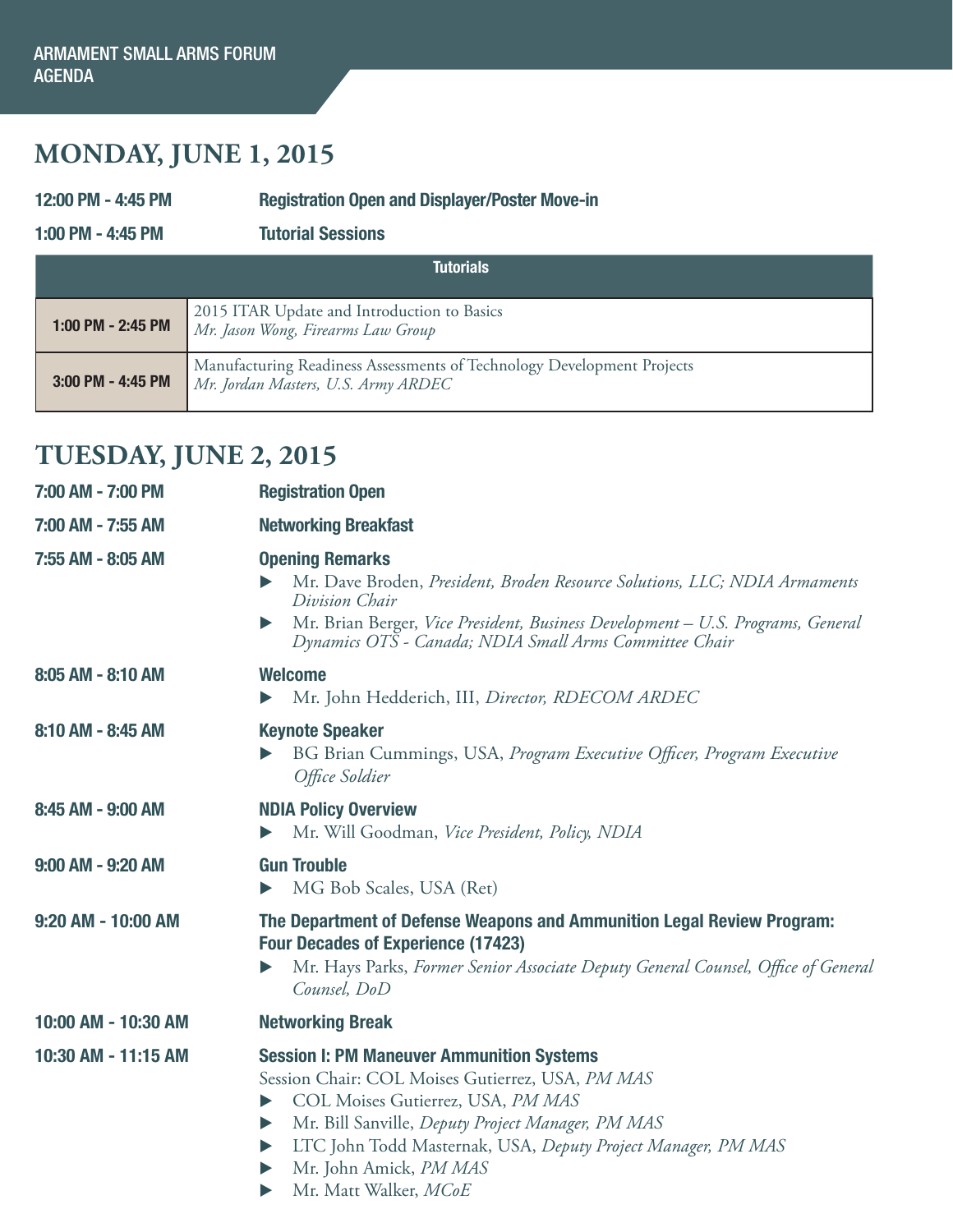# **TUESDAY, JUNE 2, 2015 CONTINUED**

| 11:15 AM - 12:00 PM | <b>Session II: Soldier Weapons</b><br>Moderator: COL Scott Armstrong, USA, PM Soldier Weapons<br>Panelists:<br>Mr. David Libersat, U.S. Army Maneuver Center of Excellence<br>$\blacktriangleright$<br>LTC Paul Alessio, USA, Product Manager Crew Served Weapons<br>▶<br>LTC Terry (TR) Russell, USA, Product Manager Individual Weapons<br>▶                                                                                                                                    |
|---------------------|-----------------------------------------------------------------------------------------------------------------------------------------------------------------------------------------------------------------------------------------------------------------------------------------------------------------------------------------------------------------------------------------------------------------------------------------------------------------------------------|
| 12:00 PM - 1:00 PM  | <b>Networking Luncheon</b>                                                                                                                                                                                                                                                                                                                                                                                                                                                        |
| 1:00 PM - 1:45 PM   | <b>Awards Ceremony</b><br>2014 CHINN AWARD presented to Mr. George Niewenhous<br>Presented by Mr. Patrick Donahue<br>2015 CHINN AWARD presented to Mr. Jim Schatz<br>$\blacktriangleright$<br>Presented by Mr. Angelo Mancini<br>2015 HATHCOCK AWARD presented to SGM Pete Gould, USA (Ret)<br>$\blacktriangleright$<br>Presented by Mr. Hays Parks<br>SILVER MEDALS presented to Mr. Joel Goldman and Mr. Chuck Buxton<br>$\blacktriangleright$<br>Presented by Mr. Brian Berger |
| 1:45 PM - 3:45 PM   | <b>SESSION III: Weapons &amp; Weapon Enablers</b><br>Session Chair: Mr. George Kontis, Gun IQ International, LLC                                                                                                                                                                                                                                                                                                                                                                  |
|                     | 1:45 PM - 2:05 PM NATO Weapons and Sensors Working Group Update (17335)<br>Dr. Bart Halpern, U.S. Army ARDEC<br>▶                                                                                                                                                                                                                                                                                                                                                                 |
|                     | 2:05 PM - 2:25 PM Advanced Surface Treatments for Armament Weapon Systems (17348)<br>Mr. Adam Foltz, U.S. Army ARDEC                                                                                                                                                                                                                                                                                                                                                              |
|                     | 2:25 PM - 2:45 PM Enhancement of the USMC Benelli M1014 Combat Shotgun Shooting<br>Lethal and Non Lethal Rounds from the M1014 U.S. Marine Corps Systems Command<br>(MARCORSYSCOM) Contract No: M67854-10C-1123 (17361)<br>Mr. Scott Turlington, GSA Direct<br>$\blacktriangleright$                                                                                                                                                                                              |
|                     | 2:45 PM - 3:05 PM SEG Suppressors (17366/68)<br>Mr. Robert Morrison, Stealth Engineering Group                                                                                                                                                                                                                                                                                                                                                                                    |
|                     | 3:05 PM - 3:25 PM Advances in Army Machine Gun Suppressor Design (17374)<br>Dr. Laurie Florio, U.S. Army ARDEC<br>$\blacktriangleright$                                                                                                                                                                                                                                                                                                                                           |
|                     | 3:25 PM - 3:45 PM Potential Development Path Integrating Fire Control Radar for<br><b>Advanced Combat Optic Displays (17383)</b><br>Mr. Howard Kent, Armor Development Group, LLC                                                                                                                                                                                                                                                                                                 |
| 3:45 PM - 4:05 PM   | <b>Networking Break</b>                                                                                                                                                                                                                                                                                                                                                                                                                                                           |
| 4:05 PM - 4:45 PM   | <b>SESSION III Continued: Weapons &amp; Weapon Enablers</b>                                                                                                                                                                                                                                                                                                                                                                                                                       |
|                     | 4:05 PM - 4:25 PM Dynamic Universal Reflex Sight (17426)<br>Mr. Magnus Andersson, Fire Control Systems                                                                                                                                                                                                                                                                                                                                                                            |
|                     | 4:25 PM - 4:45 PM Future Advanced Squad Technologies (FAST) (17355)<br>Mr. Adam Jacob, U.S. Army ARDEC                                                                                                                                                                                                                                                                                                                                                                            |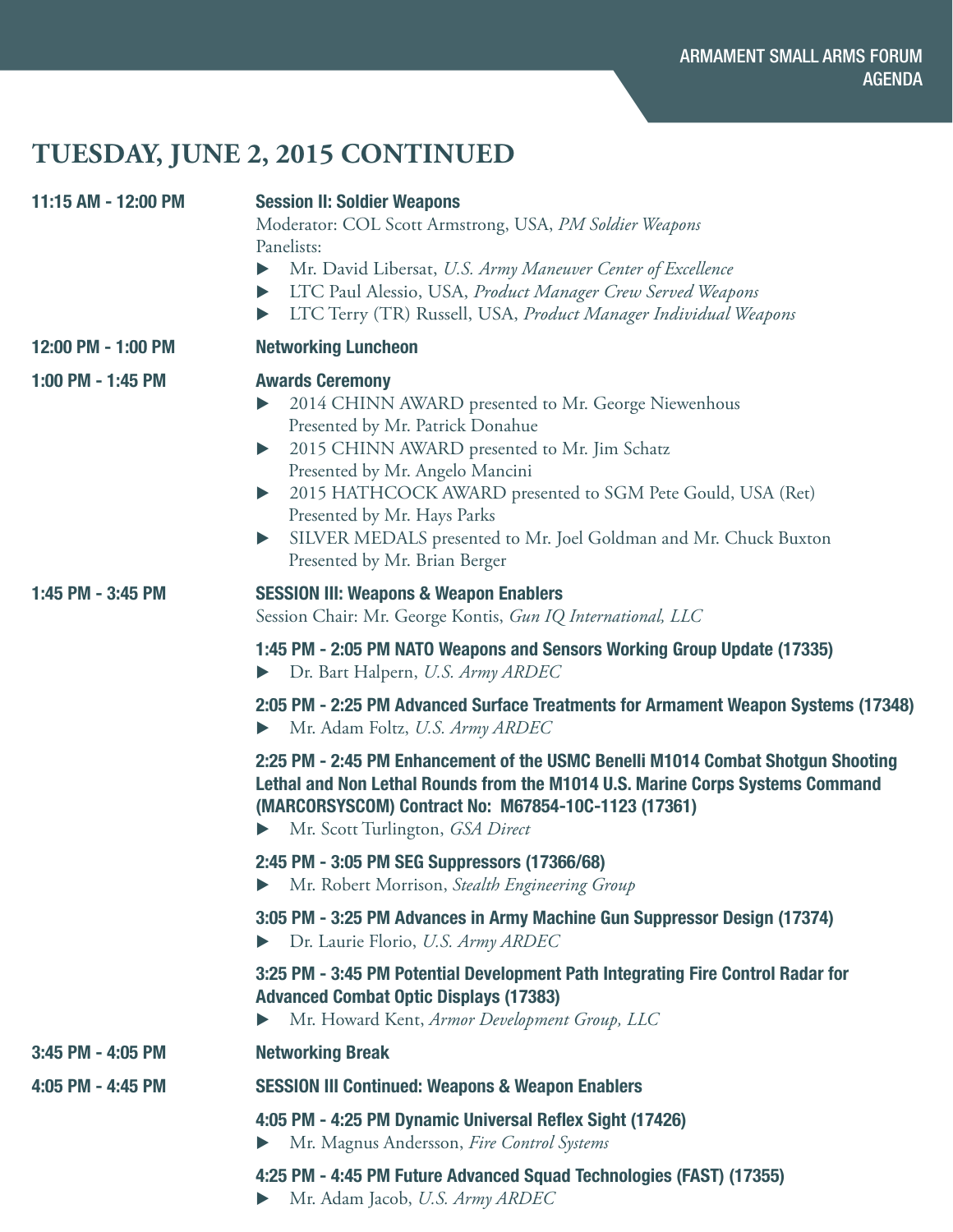# **TUESDAY, JUNE 2, 2015 CONTINUED**

| 5:25 PM - 7:00 PM | <b>Networking Reception</b>                                                                                                             |
|-------------------|-----------------------------------------------------------------------------------------------------------------------------------------|
|                   | 5:05 PM - 5:25 PM Grenade Launchers and Their Ammunition: An International<br><b>Survey (17392)</b><br>Mr. Anthony Williams, IHS Jane's |
|                   | 4:45 PM - 5:05 PM 40mm Fuze Reliability Trends in the System Contract (17362)<br>Mr. Matt Eckel, AMTEC Corporation                      |
| 4:45 PM - 5:25 PM | <b>SESSION IV: 40mm</b><br>Session Chair: Mr. Dave Broden, Broden Resource Solutions, LLC                                               |

## **WEDNESDAY, JUNE 3, 2015**

| 7:00 AM - 5:00 PM  | <b>Registration Open</b>                                                                                                                                                                                                                                                                                                                                                                                                                                                                                                             |
|--------------------|--------------------------------------------------------------------------------------------------------------------------------------------------------------------------------------------------------------------------------------------------------------------------------------------------------------------------------------------------------------------------------------------------------------------------------------------------------------------------------------------------------------------------------------|
| 7:00 AM - 7:45 AM  | <b>Networking Breakfast</b>                                                                                                                                                                                                                                                                                                                                                                                                                                                                                                          |
| 7:45 AM - 7:50 AM  | <b>Administrative Announcements</b><br>Mr. Brian Berger, Vice President, Business Development - U.S. Programs, General<br>▶<br>Dynamics OTS - Canada; NDIA Small Arms Committee Chair                                                                                                                                                                                                                                                                                                                                                |
| 7:50 AM - 8:20 AM  | <b>Keynote Speaker</b><br>Mr. Michael Holthe, HQDA, Office of ASA(ALT)/Deputy Assistant Secretary of<br>the Army for Research and Technology                                                                                                                                                                                                                                                                                                                                                                                         |
| 8:20 AM - 9:40 AM  | <b>Joint Service Small Arms Synchronization Team (JSSAST) Panel</b><br>Moderator: COL John Turner, USA, U.S. Army ARDEC<br>Panelists:<br>Mr. David Libersat, U.S. Army Maneuver Center of Excellence<br>LtCol Christopher Woodburn, USMC (Ret), Marine Corps Combat<br>Development Command<br>Lt Col Enrico Venditti, USAF, U.S. Air Force Security Forces Center<br>▶<br>LCDR Omar Garcia, USN, U.S. Naval Operations<br>CAPT Jonathan Totte, USCG, U.S. Coast Guard<br>Lt Col Joshua Bohnart, USA, U.S. Special Operations Command |
| 9:40 AM - 10:10 AM | <b>Networking Break</b>                                                                                                                                                                                                                                                                                                                                                                                                                                                                                                              |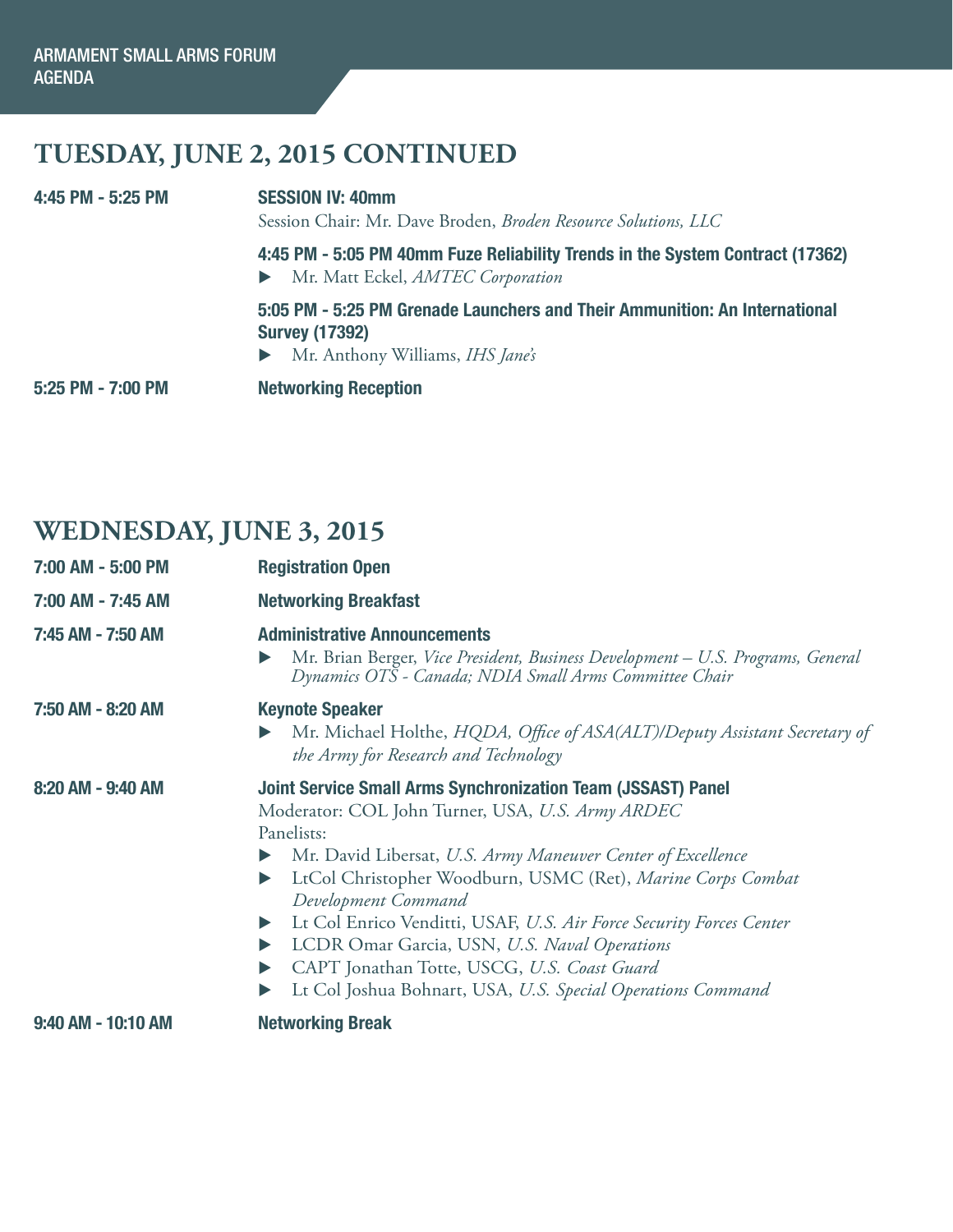# **WEDNESDAY, JUNE 3, 2015 CONTINUED**

| 10:10 AM - 11:50 AM | <b>Session I: Joint Service Small Arms Program (JSSAP)</b><br>Session Chair: Mr. Joel Goldman, JSSAP, U.S. Army ARDEC                                                                                       |
|---------------------|-------------------------------------------------------------------------------------------------------------------------------------------------------------------------------------------------------------|
|                     | 10:10 AM - 10:30 AM JSSAP Science and Technology Advisory Council (17334)<br>Dr. Bart Halpern, U.S. Army ARDEC                                                                                              |
|                     | 10:30 AM - 10:50 AM Advanced Small Unit Small Arms Technology (ASUSAT) Research<br><b>Program (17351)</b><br>$\blacktriangleright$ Mr. Terence Rice, U.S. Army ARDEC                                        |
|                     | 10:50 AM - 11:10 AM Small Arms Grenade Munitions Project (17332)<br>Mr. Steve Gilbert, U.S. Army ARDEC<br>Þ.                                                                                                |
|                     | 11:10 AM - 11:30 AM VPR: A Next Generation Small Arms Fire Control System (17378)<br>Dr. Benjamin Bachrach, IAI<br>Þ.                                                                                       |
|                     | 11:30 AM - 11:50 AM Cased Telescoped Systems (17338)<br>Ms. Kori Phillips, U.S. Army ARDEC<br>Þ.                                                                                                            |
| 11:50 AM - 12:30 PM | <b>Session II: Looking Ahead</b><br>Session Chair: SGM Pete Gould, USA (Ret)                                                                                                                                |
|                     | 11:50 AM - 12:10 PM Where to Now? (17354)<br>Mr. Jim Schatz                                                                                                                                                 |
|                     | 12:10 PM - 12:30 PM Deep Future of Small Arms Study - Maintaining Small Arms<br>Dominance (17350)<br>Mr. Terence Rice, U.S. Army ARDEC<br>$\blacktriangleright$                                             |
| 12:30 PM - 1:30 PM  | <b>Networking Luncheon</b>                                                                                                                                                                                  |
| 1:30 PM - 3:10 PM   | <b>Session III: Ammunition</b><br>Chair: Mr. Bruce Webb, Nammo-Talley, Inc.                                                                                                                                 |
|                     | 1:30 PM - 1:50 PM Propellant Analysis in Support of Low Observable Tracer<br>(LOT)/One-Way Luminescence (OWL) Efforts (17339)<br>Mr. Matthew Horch, U.S. Army ARDEC                                         |
|                     | 1:50 PM - 2:10 PM Tagging, Tracking, and Locating (TTL) Performance Calculations for<br>Low Observable Tracer (LOT) and One-Way Luminescence (OWL) Technologies (17360)<br>Dr. Gary Glaspell, USACE-ERDC    |
|                     | 2:10 PM - 2:30 PM Improved Tungsten Carbide Armor Piercing Technology (17379)<br>Mr. Fredrik Erninge, Nammo Tactical Ammunition Co.                                                                         |
|                     | 2:30 PM - 2:50 PM External Ammunition Sealant (17398)<br>Mr. Harry Arnon, Hernon Manufacturing, Inc.                                                                                                        |
|                     | 2:50 PM - 3:10 PM Alternative Approaches to "Cold" or "One-Way Luminescence"<br><b>Tracing Rounds Using Unconventional Methods &amp; Materials (17367)</b><br>Mr. Howard Kent, Armor Development Group, LLC |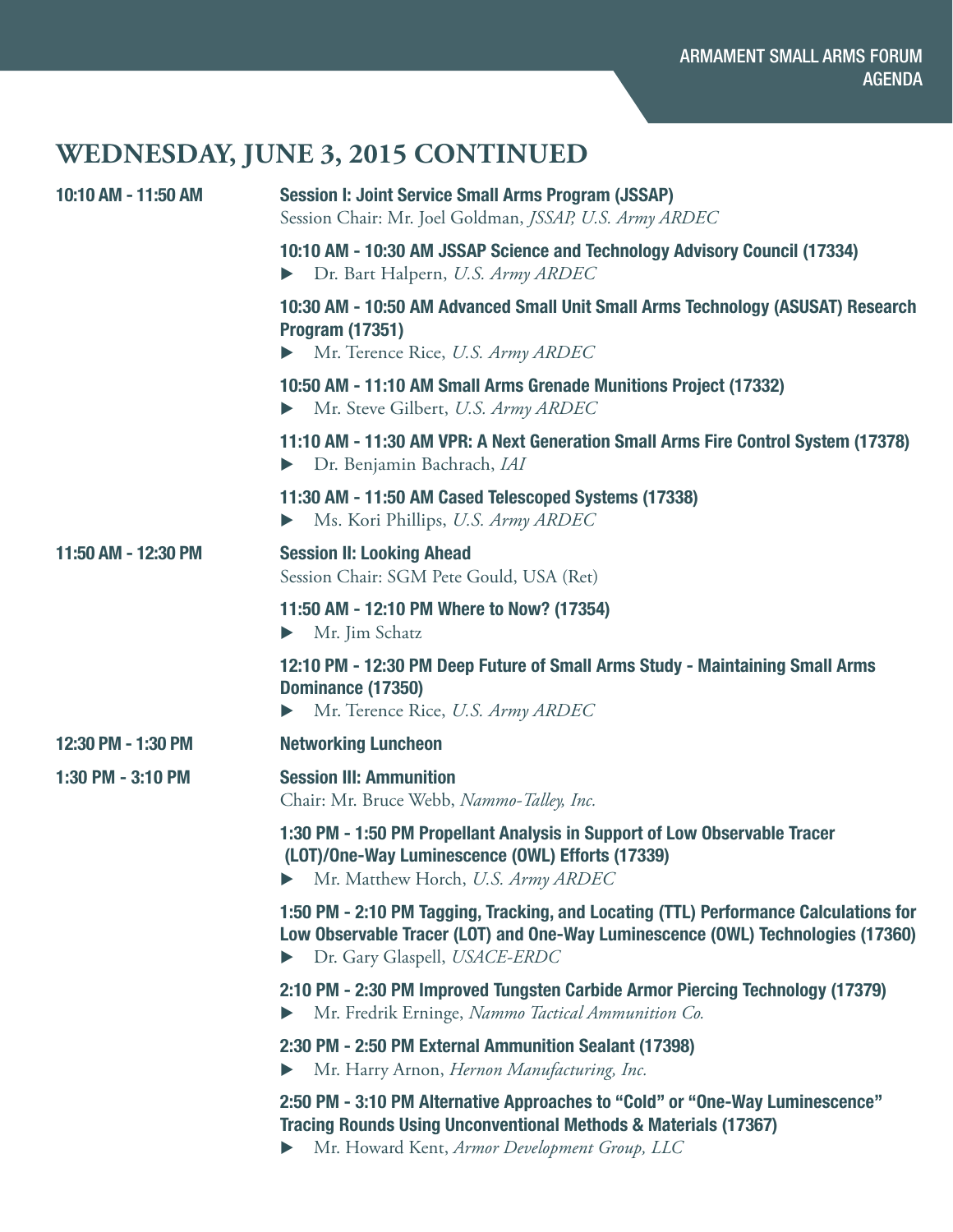# **WEDNESDAY, JUNE 3, 2015 CONTINUED**

| 3:10 PM - 3:30 PM | <b>Networking Break</b>                                                                                                                                                                                                                                                              |
|-------------------|--------------------------------------------------------------------------------------------------------------------------------------------------------------------------------------------------------------------------------------------------------------------------------------|
| 3:30 PM - 4:50 PM | <b>Session IV: Modeling and Simulation</b><br>Session Chair: Mr. Mark Minisi, U.S. Army ARDEC                                                                                                                                                                                        |
|                   | 3:30 PM - 3:50 PM Coupling of a Lumped Mass Interior Ballistic Code with Structural<br>Finite Element Analysis/Factors Effecting Bore Resistance in the Structural Analysis of<br><b>Interior Ballistics (17372/73)</b><br>Mr. Ray Chaplin, U.S. Army ARDEC<br>$\blacktriangleright$ |
|                   | 3:50 PM - 4:10 PM Single Munition Variable Velocity Non-Lethal Ballistic System for Fires<br>Near the Muzzle to More Than 100 Meters (17375)<br>Dr. Jeff Widder, Battelle<br>$\blacktriangleright$                                                                                   |
|                   | 4:10 PM - 4:30 PM Future Small Arms & Ammunition Design: Bullet Shapes and Barrel<br><b>Length (17391)</b><br>Mr. Anthony Williams, IHS Jane's<br>$\blacktriangleright$                                                                                                              |
|                   | 4:30 PM - 4:50 PM Unclassified Damage Model for Use by Industry (17399)<br>Mr. Mark Minisi, U.S. Army ARDEC<br>$\blacktriangleright$                                                                                                                                                 |
| 4:50 PM - 5:00 PM | <b>Closing Comments</b><br>Mr. Brian Berger, Vice President, Business Development - U.S. Programs, General<br>Dynamics OTS - Canada; NDIA Small Arms Committee Chair                                                                                                                 |
| 5:00 PM           | <b>Adjourn</b>                                                                                                                                                                                                                                                                       |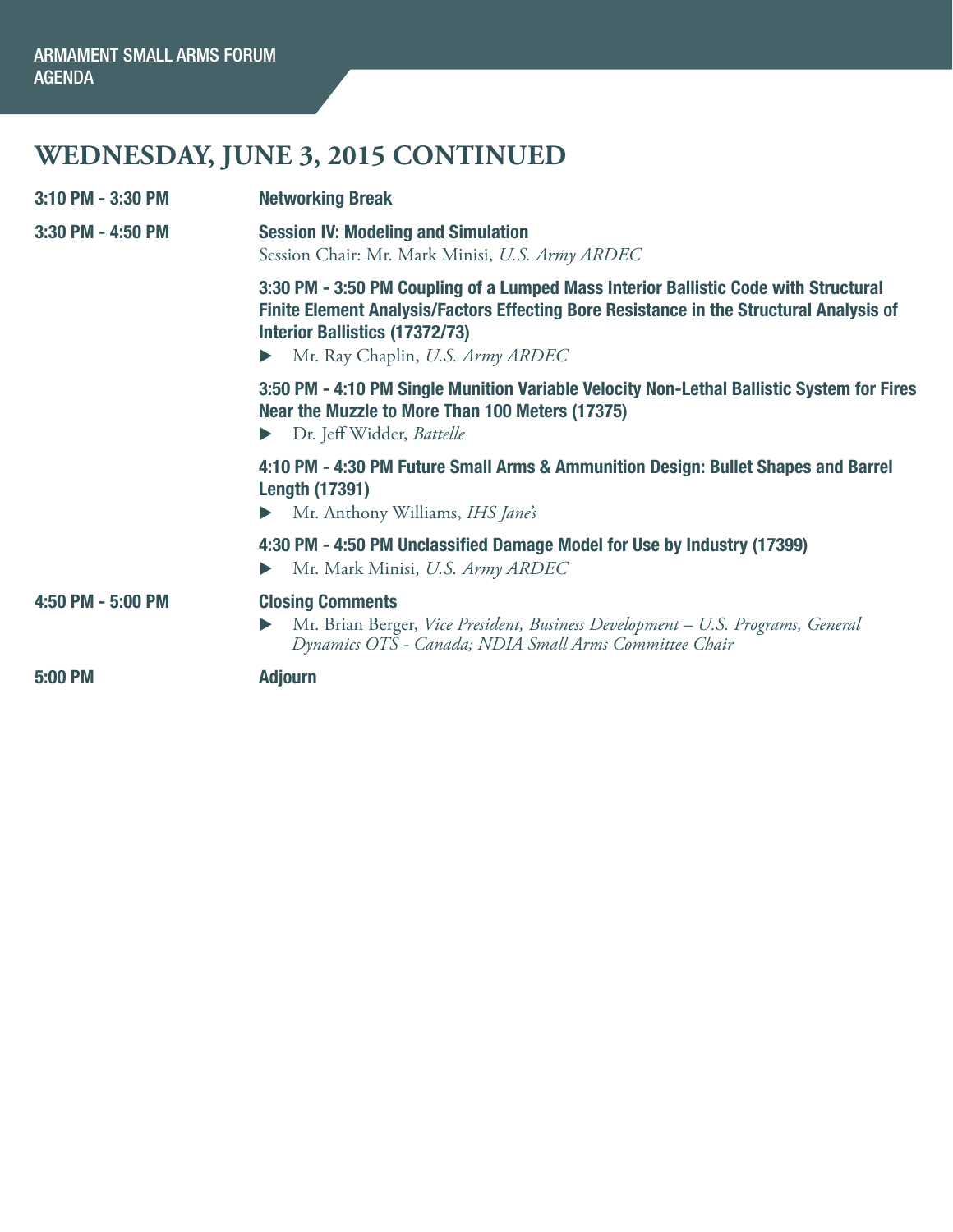## **POSTER PRESENTATIONS**

## SEG Suppressors - Silencers Re-Engineered/SEG Folding QD (Suppressor Quick Disconnect) (17368/17366)

**Mr. Robert Morrison, Stealth Engineering Group** 

#### Cased Telescoped Systems (17338)

u Ms. Kori Phillips, *U.S. Army ARDEC*

#### Modeling Case Pressurization and Extraction Using Finite Element Analysis (17377)

**Mr. Michael Cataldi, U.S. Army ARDEC** 

#### External Ammunition Sealant (17398)

▶ Mr. Harry Arnon, *Hernon Manufacturing, Inc.* 

#### U.S. Navy M2A1 .50 Cal Machine Gun Conversion Program (17412)

 $\blacktriangleright$  Mr. Bruce Richards, *NSWC Crane* 

## Caliber .50 API Bullet Burst (17353)

u Mr. Thomas Gmyrek, *U.S. Army ARDEC*

#### The Effects of Ullage on Caliber .50 Ballistic Performance (17343)

**Ms. Connie Hackett, U.S. Army ARDEC** 

#### Problems Found with Piezo-Electric Transducers During Ballistic Testing (17420)

▶ Mr. Kevin Adams, *U.S. Army ARDEC* 

## Reduced Range Training Ammunition (RRTA) Lessons Learned and Path Forward (17333)

**Mr. Tan Nguyen, U.S. Army ARDEC** 

## Digital Fire Control Module (DFCM) for Small Arms (17422)

u Mr. Gerard Gaeta, *U.S. Army ARDEC*